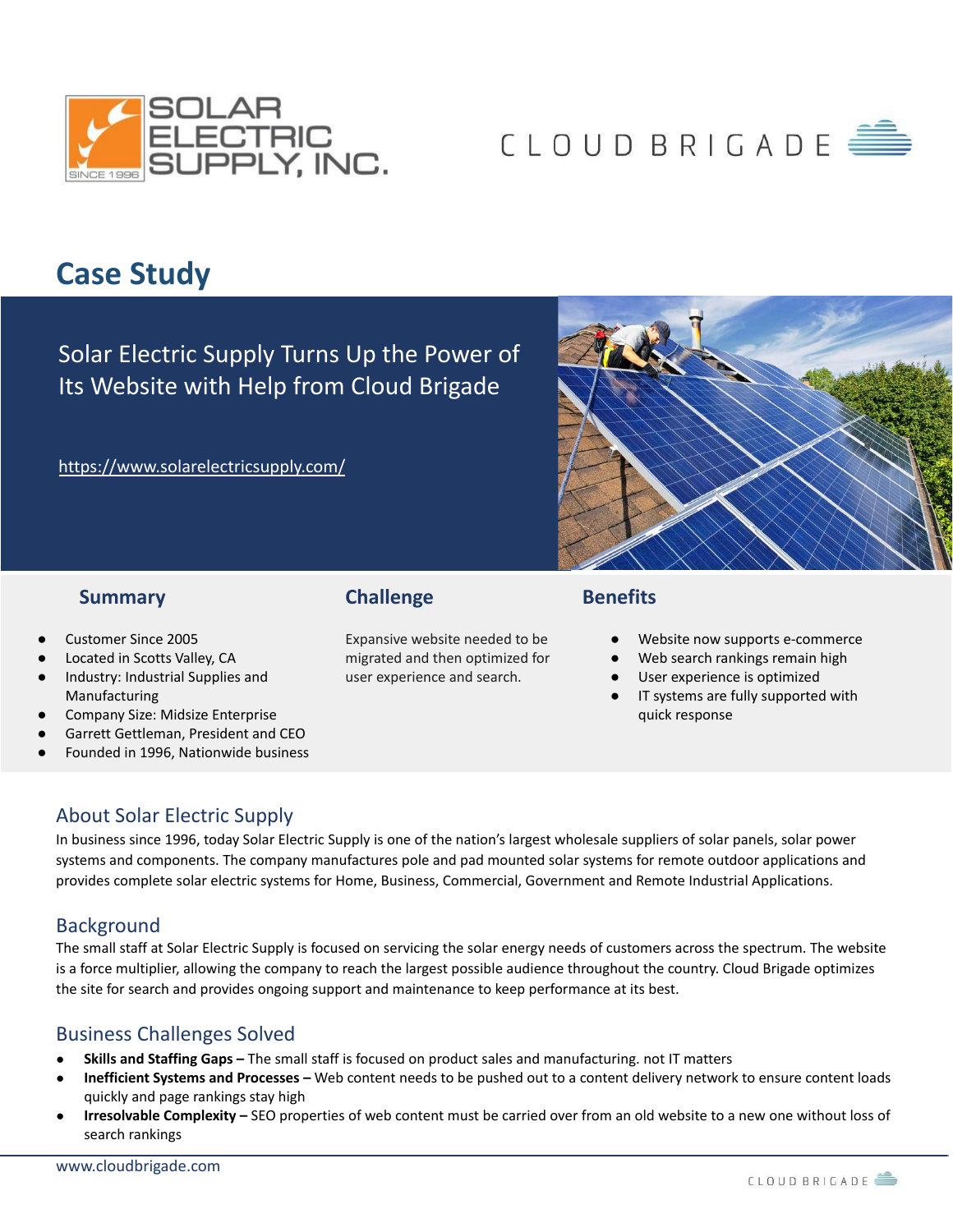# Why Cloud Brigade

Solar Electric Supply President and CEO Garrett Gettleman has known Chris Miller, Founder and CEO of Cloud Brigade, since their high school days. When Gettleman needs anything related to IT, he turns to his old friend Miller. "He covers all the bases and has my back," he says. "Typically, I wouldn't do anything or make any move unless I was using Cloud Brigade because of the relationship I've had for many years."

*"Cloud Brigade has the ability to look at a very big and complex problem, quickly identify what's required, and also identify things that might not be initially apparent but which also need to be responded to. And then they dig in and resolve the problem."*

*– Garrett Gettleman, President and CEO, Solar Electric Supply*

## The Importance of SEO for Driving Increased Revenue

Solar Electric Supply sells many thousands of products, components, and complete systems via its website. The online catalog gives the company a nationwide reach. Gettleman has always been savvy about the power of search engine optimization, or SEO, to draw more visitors to the website. This is the notion that the site can be optimized to increase its visibility for relevant searches. The better visibility that pages have in search results such as those shown by Google or Bing, the more the company is able to attract customers to the business.

Many companies don't even realize the importance of SEO and thus don't have it built into their websites. This is a lost opportunity to garner more eyeballs on the website and, more importantly, more interest in the business and sales in the shopping cart. Having high visibility and ranking in search results can have a significant material impact on a company's revenue.

#### Optimizing SEO Was No Easy Task

When Solar Electric Supply needed a new website based on more advanced technology, the site was created in stages. "We had an expansive website with more than 1800 pages. The content is very rich," says Gettleman. "Unfortunately, that site didn't support a key technology that is important to our business. We decided to move to version 2.0 of a platform called Magento so we hired someone to do the data transfer.

He's a script programmer and his sole task was to migrate the content from the old to the new platform."

Once the data was migrated, Cloud Brigade was brought in to do the heavy lifting of the SEO process. With so many web pages and so much content, this was an enormous task because it involved remapping the URL page-naming structure from the old site to the new one without losing the carefully cultivated existing SEO rankings. It's a pain-staking process, so Cloud Brigade developed internal tools that enabled a comparative audit between the old and the new websites. The tool is able to find where pages, content, or the URL changed that will result in a drop-off in SEO rankings. Thus, Cloud Brigade is able to address those issues to preserve a high degree of SEO placement.

"When the new website was handed over to us, we did an audit to determine the current state and what needed to be fixed in terms of SEO," says Chris Miller of Cloud Brigade. "Initially there were more than 10,000 SEO-related errors that needed to be fixed on the site. For some of those things, there was a coding issue. We fixed a piece of code and that resolved the issues with a bunch of URLs. For many others, we had to go over them manually. We did everything we could to minimize any kind of negative search engine impact that would occur as a result of launching the new website."

# Customizing the Website for a Great User Experience

Cloud Brigade optimized the website in other ways as well. One was to set up the Amazon CloudFront content delivery network (CDN) in order to serve up content very quickly no matter where a user browsing the site is located. A CDN makes a copy of the assets of a website that are typically slow to load – for example, images and style sheets – and distributes those assets to cloud-based servers around the world. Thus, a person who is browsing the website from halfway around the world from where the website is hosted still gets a good experience in loading the content for viewing because there is less latency in presenting web pages.

Using a CDN to expedite content delivery is an important factor in SEO rankings. Google and other search engines incorporate how performant a website is into their search rankings by calculating a Core Web Vitals score. So, for instance, a website that has pages that are slow to load may rank lower in searches than websites with fast-loading pages. A CDN helps eliminate that problem so that search rankings aren't negatively affected by page performance.

"Cloud Brigade hosts Solar Electric Supply's website on Amazon Web Services (AWS), so we set up a CDN profile inside of AWS. We tell CloudFront where to find the origins of the files from the website, which are in a Magento content management system. We customized Magento to reference the CDN for all the links to the image files, JavaScript, and so on," says Miller.